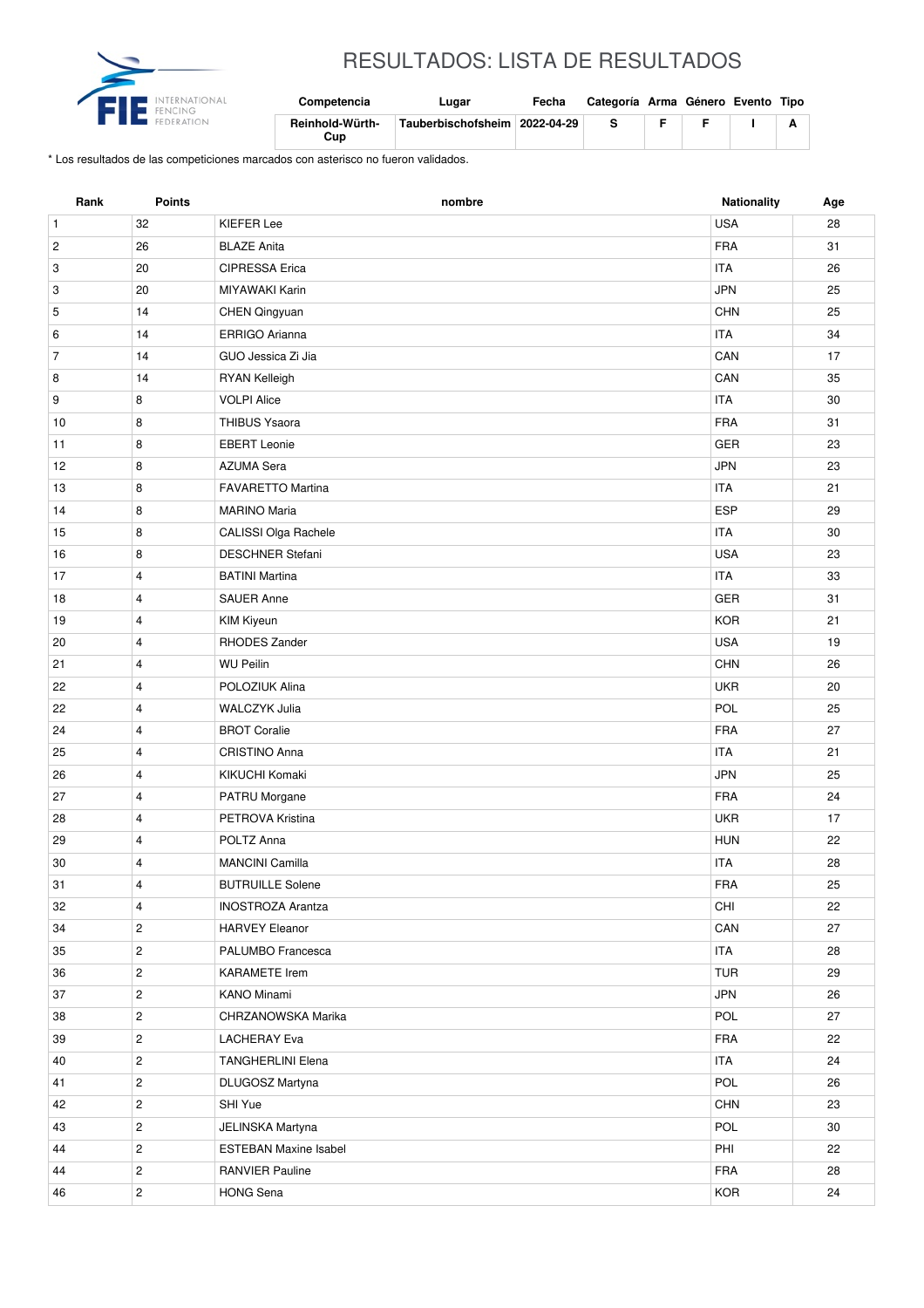| Rank | <b>Points</b>  | nombre                              | <b>Nationality</b> | Age |
|------|----------------|-------------------------------------|--------------------|-----|
| 47   | $\sqrt{2}$     | CHAE Songoh                         | <b>KOR</b>         | 33  |
| 48   | $\overline{2}$ | <b>BRUGGER Lilli Maria</b>          | AUT                | 22  |
| 49   | $\overline{2}$ | GOLUBYTSKYI Carolin                 | <b>GER</b>         | 37  |
| 50   | $\mathbf{2}$   | CHO Sabrina                         | <b>USA</b>         | 20  |
| 51   | $\overline{c}$ | <b>HANY Noha</b>                    | EGY                | 21  |
| 52   | $\mathbf{2}$   | <b>CHEUNG Kemei</b>                 | SGP                | 17  |
| 53   | $\overline{c}$ | PASZTOR Flora                       | <b>HUN</b>         | 24  |
| 54   | $\overline{c}$ | WEINTRAUB Maia Mei                  | <b>USA</b>         | 20  |
| 55   | $\mathbf{2}$   | KONTOCHRISTOPOULOU Aikaterini-Maria | GRE                | 25  |
| 56   | $\overline{c}$ | SOPIT Olga                          | <b>UKR</b>         | 19  |
| 57   | $\overline{c}$ | SINIGALIA Martina                   | <b>ITA</b>         | 27  |
| 58   | $\sqrt{2}$     | <b>IIMURA Ayano</b>                 | <b>JPN</b>         | 17  |
| 59   | $\mathbf{2}$   | <b>SCHREIBER Ester</b>              | SWE                | 25  |
| 60   | $\overline{2}$ | <b>RECHER Alice</b>                 | <b>FRA</b>         | 23  |
| 61   | $\overline{c}$ | DIAZ ESCALONA Maria Teresa          | <b>ESP</b>         | 25  |
| 62   | $\mathbf{2}$   | <b>SCRUGGS Lauren</b>               | <b>USA</b>         | 19  |
|      |                |                                     |                    |     |
| 63   | $\mathbf{2}$   | DHUIQUE-HEIN Aliya                  | GER                | 21  |
| 64   | $\mathbf{2}$   | <b>RICCI Marta</b>                  | <b>ITA</b>         | 22  |
| 65   | $\mathbf{1}$   | HONG Hyo Jin                        | <b>KOR</b>         | 28  |
| 66   | $\mathbf{1}$   | <b>KONDRICZ Kata</b>                | <b>HUN</b>         | 24  |
| 67   | $\mathbf{1}$   | JOO Yeongji                         | <b>KOR</b>         | 21  |
| 68   | $\mathbf{1}$   | <b>CAI Yuanting</b>                 | CHN                | 26  |
| 69   | $\mathbf{1}$   | HONG Seo In                         | <b>KOR</b>         | 34  |
| 70   | $\mathbf{1}$   | <b>TOMCZAK Renata</b>               | POL                | 23  |
| 71   | $\mathbf{1}$   | <b>KIRSCHEN Kim</b>                 | <b>GER</b>         | 26  |
| 72   | $\mathbf{1}$   | <b>JEGLINSKA Aleksandra</b>         | <b>POL</b>         | 23  |
| 73   | $\mathbf{1}$   | <b>MESTERI Viktoria</b>             | <b>HUN</b>         | 26  |
| 74   | $\mathbf{1}$   | <b>KANO Arisa</b>                   | <b>JPN</b>         | 22  |
| 75   | $\mathbf{1}$   | SONG Yue                            | <b>CHN</b>         | 18  |
| 76   | $\mathbf{1}$   | CASTRO Ariadna                      | <b>ESP</b>         | 21  |
| 77   | $\mathbf{1}$   | CHALDAIOU Maria-Eleni               | GRE                | 22  |
| 78   | $\mathbf{1}$   | <b>LIM Seungmin</b>                 | <b>KOR</b>         | 37  |
| 79   | $\mathbf{1}$   | CHENG Hiu Wai Valerie               | <b>HKG</b>         | 27  |
| 80   | $\mathbf{1}$   | WONG Maxine Jie Xin                 | SGP                | 21  |
| 81   | $\mathbf{1}$   | <b>CORBU Emilia</b>                 | ROU                | 20  |
| 81   | $\mathbf{1}$   | PARK Jihee                          | <b>KOR</b>         | 21  |
| 83   | $\mathbf{1}$   | KOTHIERINGER Anna Sophie            | <b>GER</b>         | 19  |
| 84   | $\mathbf{1}$   | <b>AZUMA Rio</b>                    | <b>JPN</b>         | 24  |
| 85   | $\mathbf{1}$   | TIEU May                            | <b>USA</b>         | 21  |
| 86   | $\mathbf{1}$   | <b>KNIGHT Skylar</b>                | USA                | 18  |
| 87   | $\mathbf{1}$   | <b>HUANG Qianqian</b>               | CHN                | 20  |
| 88   | $\mathbf{1}$   | <b>BLOW</b> Iman                    | <b>USA</b>         | 25  |
| 89   | $\mathbf{1}$   | WOHLGEMUTH Olivia                   | AUT                | 30  |
| 90   | $\mathbf{1}$   | <b>LUPKOVICS Dora</b>               | <b>HUN</b>         | 29  |
| 91   | $\mathbf{1}$   | MARECHAL Jade                       | FRA                | 22  |
| 92   | $\mathbf{1}$   | <b>BULCAO Ana Beatriz</b>           | <b>BRA</b>         | 29  |
| 93   | $\mathbf{1}$   | <b>CHART Yvonne</b>                 | GBR                | 26  |
| 94   | $\mathbf{1}$   | JERZ Lena                           | POL                | 18  |
|      |                |                                     | CAN                |     |
| 95   | $\mathbf{1}$   | CAO Ying                            |                    | 21  |
| 96   | $\mathbf{1}$   | POSGAY Zsofia                       | GER                | 24  |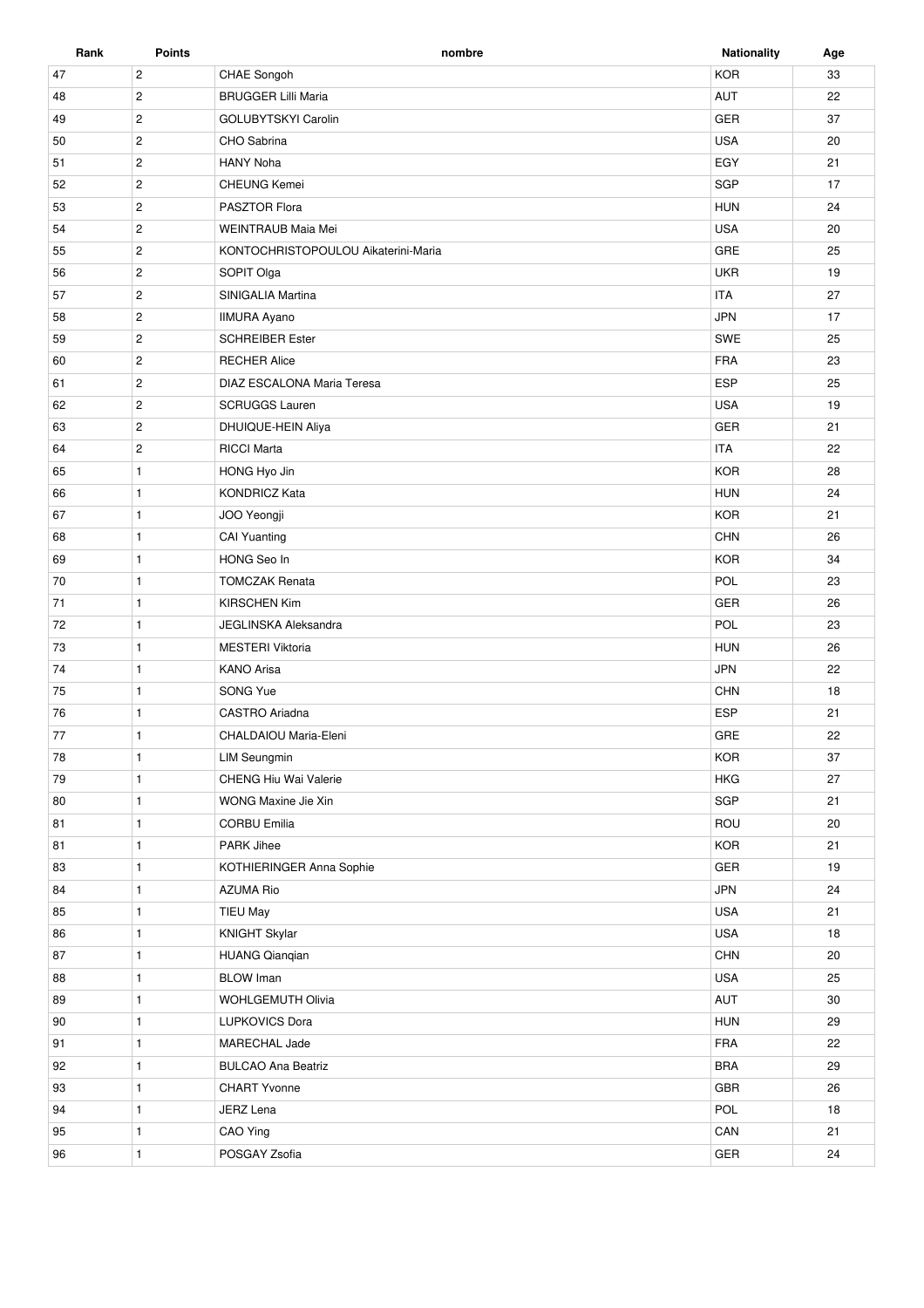| Rank | <b>Points</b> | nombre                     | <b>Nationality</b> | Age |
|------|---------------|----------------------------|--------------------|-----|
| 97   | 0,5           | <b>ISBIR Alisa</b>         | <b>TUR</b>         | 17  |
| 98   | 0,5           | <b>BUDENKO Kateryna</b>    | <b>UKR</b>         | 20  |
| 98   | 0,5           | KONG Chin-Yi               | <b>USA</b>         | 17  |
| 100  | 0,5           | <b>WASILCZUK Dominika</b>  | POL                | 22  |
| 101  | 0,5           | <b>CENKER Freya</b>        | <b>AUT</b>         | 28  |
| 102  | 0,5           | <b>KIM Rachael</b>         | <b>USA</b>         | 17  |
| 103  | 0,5           | <b>MORANDI Carlotta</b>    | <b>GER</b>         | 21  |
| 104  | 0,5           | LYCZBINSKA Hanna           | <b>POL</b>         | 32  |
| 105  | 0,5           | TAKEYAMA YUZUHA            | <b>JPN</b>         | 18  |
| 106  | 0,5           | <b>BEHR Leandra</b>        | <b>GER</b>         | 26  |
| 107  | 0,5           | <b>MOHAMED Aida</b>        | <b>HUN</b>         | 46  |
| 108  | 0,5           | <b>BOLDOR Maria</b>        | ROU                | 26  |
| 109  | 0,5           | ROUSSEAU Marion            | <b>FRA</b>         | 19  |
| 110  | 0,5           | HOLLAND-CUNZ Luca Sarah    | GER                | 18  |
| 111  | 0,5           | <b>HOHENADEL Celia</b>     | <b>GER</b>         | 19  |
| 112  | 0,5           | <b>BONNY Esther</b>        | <b>FRA</b>         | 20  |
| 113  | 0,5           | CHEUNG Kimberley Vanessa   | <b>HKG</b>         | 28  |
| 114  | 0,5           | TAY Yu Ling                | SGP                | 35  |
| 115  | 0,5           | <b>BRETEAU Andrea</b>      | <b>ESP</b>         | 24  |
| 115  | 0,5           | <b>KURACHI Miho</b>        | <b>JPN</b>         | 29  |
| 117  | 0,5           | <b>MOON Sehee</b>          | <b>KOR</b>         | 27  |
| 118  | 0,5           | <b>MOHAMED Nora</b>        | EGY                | 24  |
| 119  | 0,5           | <b>ERTUN Lal</b>           | <b>TUR</b>         | 18  |
| 120  | 0,5           | SILK Georgia               | <b>GBR</b>         | 20  |
| 121  | 0,5           | <b>UELTGESFORTH Pia</b>    | GER                | 23  |
| 121  | 0,5           | <b>WU Sophia</b>           | <b>HKG</b>         | 20  |
| 123  | 0,5           | <b>KIRSCH Anne</b>         | GER                | 23  |
| 124  | 0,5           | <b>CALAZANS Talia</b>      | <b>BRA</b>         | 20  |
| 125  | 0,5           | GONZALEZ CIAVARELLA Athina | ARG                | 22  |
| 126  | 0,5           | CALUGAREANU Malina         | ROU                | 26  |
| 127  | 0,5           | <b>WOLF Eszter</b>         | <b>HUN</b>         | 18  |
| 128  | 0,5           | <b>KUDLACEK Beatrice</b>   | AUT                | 23  |
| 129  | 0,25          | ZURAWSKA Karolina          | POL                | 18  |
| 130  | 0,25          | <b>KUAN Yu Ching</b>       | <b>HKG</b>         | 23  |
| 131  | 0,25          | <b>THOMPSON Holly</b>      | GBR                | 20  |
| 132  | 0,25          | <b>KRAENKL Maria</b>       | AUT                | 26  |
| 133  | 0,25          | <b>BIMOVA Andrea</b>       | CZE                | 29  |
| 134  | 0,25          | CHENG Hsin                 | <b>TPE</b>         | 26  |
| 135  | 0,25          | <b>CANTUCCI Gaia</b>       | SVK                | 21  |
| 135  | 0,25          | <b>ONDARTS Lucia</b>       | ARG                | 27  |
| 137  | 0,25          | ELSHARKAWY Yara            | EGY                | 23  |
| 137  | 0,25          | MO Jandee                  | <b>KOR</b>         | 24  |
| 139  | 0,25          | NEMCOVA Stepanka           | CZE                | 22  |
| 139  | 0,25          | SAVEANU Anca               | ROU                | 22  |
| 141  | 0,25          | PROESTAKIS Katina          | CHI                | 20  |
| 142  | 0,25          | ACURERO GONZALEZ Anabella  | <b>VEN</b>         | 21  |
| 142  | 0,25          | <b>MYRONIUK Darija</b>     | <b>UKR</b>         | 21  |
| 144  | 0,25          | JORGENSEN Laeticia         | <b>DEN</b>         | 23  |
| 145  | 0,25          | <b>SMITH Katie</b>         | GBR                | 26  |
| 146  | 0,25          | PAPP Jazmin                | <b>HUN</b>         | 16  |
|      |               |                            |                    |     |